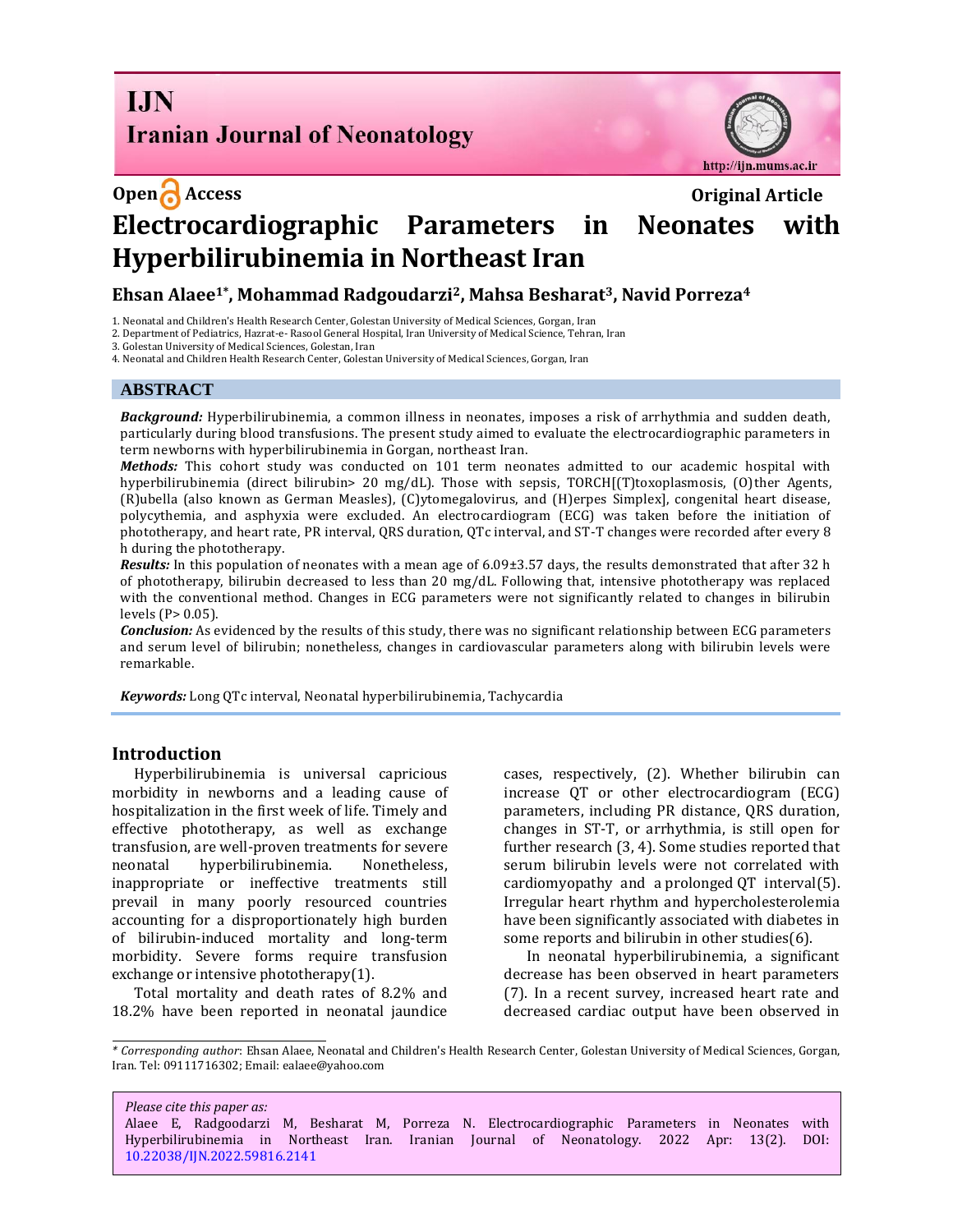neonates with hyperbilirubinemia who are treated with phototherapy[\(8\)](#page-4-7). Nonetheless, no relationship has been reported between cardiac changes and bilirubin levels[\(9\)](#page-4-8). In light of the aforementioned issues, the present study aimed to measure electrocardiographic parameters in neonatal hyperbilirubinemia in our academic pediatric hospital, in northeast Iran.

#### **Methods**

This single-center, prospective, cohort study was conducted on 155 newborn full-term neonates in 2017. The study population comprised all live-born neonates delivered fullterm with jaundice and hospitalized in northeast Iran (Hospital, Golestan province) during the study period in 2017. We selected patients via convenience sampling for this cohort from the population of newborns delivered within the study period.

#### *Ethical consideration*

The study protocol has been approved by the Local Ethics Committee of the Golestan University of Medical Sciences. Informed consent was<br>obtained from all parents before the obtained from all parents before the commencement of any procedure.

#### *The study population*

The exclusion criteria entailed having sepsis, TORCH [(T)toxoplasmosis, (O)ther Agents, (R)ubella (also known as German Measles), (C) ytomegalovirus, and (H)erpes Simplex], congenital heart disease, polycythemia vera, asphyxia, and electrolyte abnormalities. On the other hand, those with pregnancy complications were excluded from the study. Out of 155 neonates admitted due to hyperbilirubinemia, 54 cases were excluded due to sepsis (n=5), a need for blood transfusion (n=21), and insufficient data (n=28), leaving 101 neonates who were included in the study population.

The electrocardiogram (ECG) was recorded at three stages: before starting the phototherapy, every 8 h during phototherapy, and after the completion of phototherapy. All recordings were taken when the neonate was awake. Moreover, parameters, such as heart rate (HR), PR interval, QRS duration, QTc interval, ST-T changes, and arrhythmias, were recorded. These parameters were compared against at least four ranges of bilirubin: when bilirubin was above 20 mg/dL, between 15 and 20 mg/dL, between 10 and 15 mg/dL, and finally, between 5 and 10mg/dL(time to discharge).

QTc interval was calculated manually or with a special measure ruler. In the manual method, when the T wave extreme was clear, the QT interval was calculated by the following equation when the previous PR interval was the least:

Corrected QT interval according to the heart  $\frac{or}{or}$ 

rate:  $\sqrt{PR}$ 

The SPSS statistical software (version 20) was used to analyze data obtained using the ttest, Pearson correlation, and multivariate regression test.

#### **Results**

The mean age score of the studied neonates was 6.09±3.57 days ( age range of 2 and 22 days). The mean time of jaundice onset was 3.01±1.95 days, and the majority of them (58.4%) were male. Moreover, 9 (8.9%) neonates were formula-fed, and the remaining 91.1% were breastfed. None of them had been previously treated by phototherapy. The mother's history included hypothyroidism (1 case), premature rupture of membrane (2 cases), vaginitis (2 cases), anemia (1 case), gestational diabetes (4 cases), high blood pressure (7 cases), and upper urinary tract infection (14 cases).

The mean hemoglobin level of the studied neonates was 15.09±2.39 mg/dL. The cause of hyperbilirubinemia was mostly unknown (38%), and ABO incompatibility was then the most common one (22%). Inadequate breastfeeding jaundice, Glucose-6-phosphate dehydrogenase (G6PD) deficiency, and Rh incompatibility were found in 20%, 12%, and 3% of neonates, respectively. Mean total bilirubin levels at admission and 8 h after hospitalization are displayed in Figure 1. All infants were admitted with bilirubin above 20 mg/dL. After the initiation of phototherapy following hospitalization, the level of bilirubin decreased gradually. After 8 h of admission, only two neonates still had bilirubin levels higher than 20 mg/dL, and 40 h after admission, bilirubin levels in all newborns fell to less than 20 mg/dL.

After starting phototherapy following admission, a reduction in heart rate parameters happened, along with a reduction in bilirubin level (Figure 2). Nevertheless, with the continuation of phototherapy, these parameters increased gradually despite a reduction in bilirubin levels. This trend continued until 32 h after hospitalization; thereafter, a considerable decline was recorded. None of the mentioned changes were statistically significant (P≥0.05).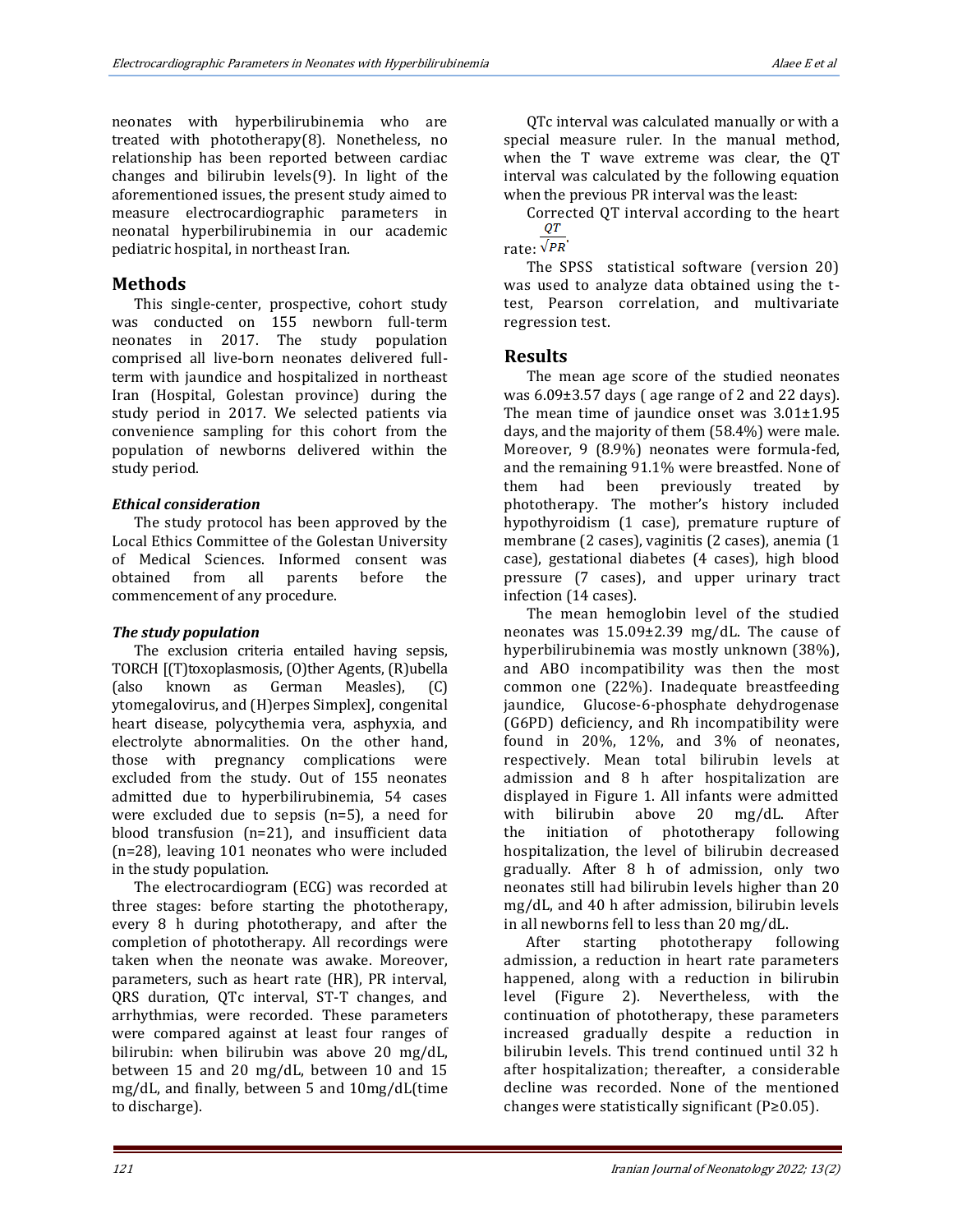

 **Figure1.** Mean levels of bilirubin in the studied neonates at different hours after hospitalization



 **Figure2.** Mean heart rate of cases during admission

No arrhythmia or ST-segment changes were recorded in this study. Neonates with G6PD deficiency disease had the highest mean QTC and PR (0.43 and 0.12 sec, respectively), and cases with ABO incompatibility had the highest mean QRS and HR (0.046 and 159 sec,

respectively); nonetheless, no significant difference was observed (P> 0.05). Changes in ECG parameters were not found to be significantly related to changes in bilirubin level (P>0.05). The features of ECG are illustrated in figures 3-5.



 **Figure3.** PR interval of cases during admission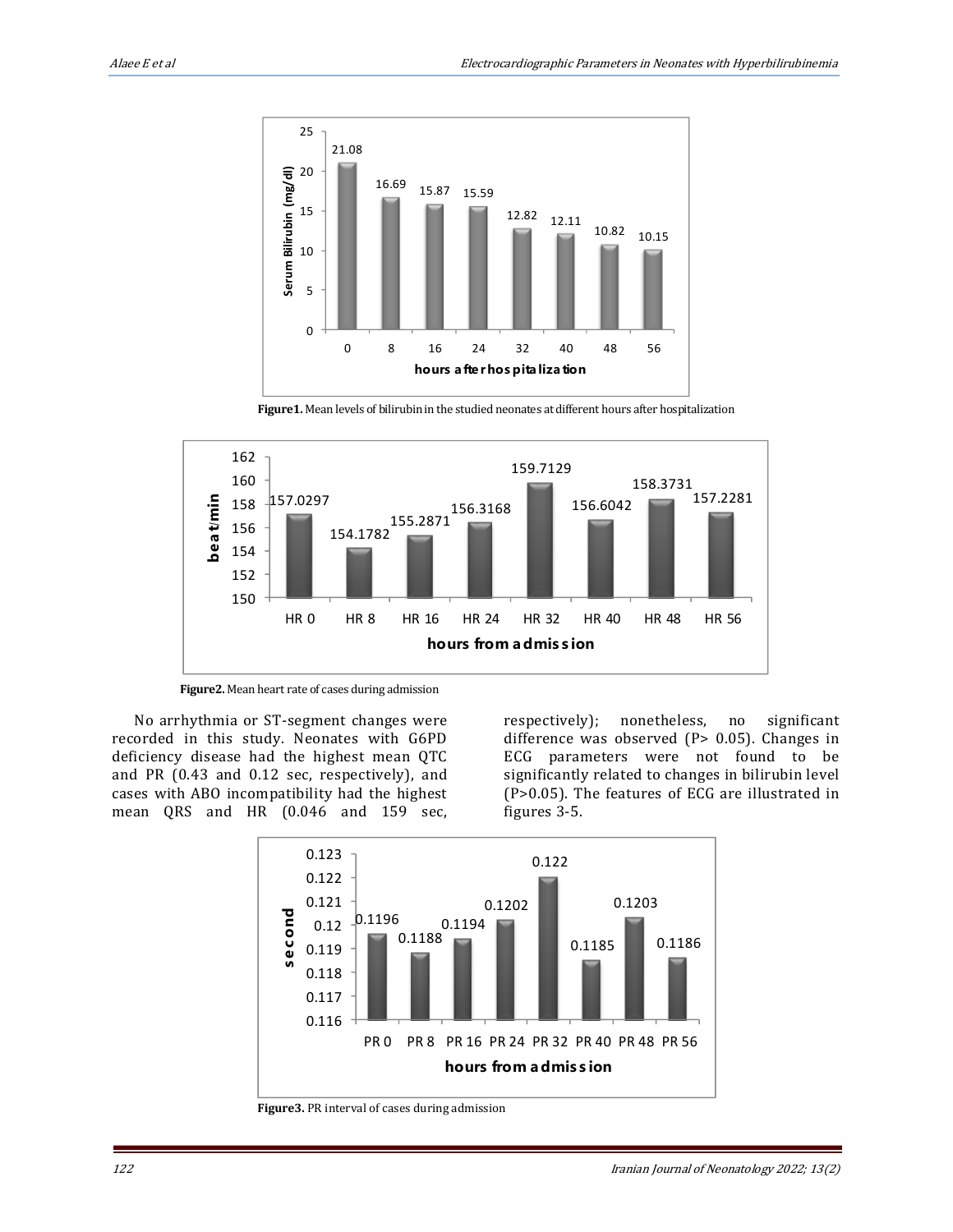

 **Figure 4.** QRS duration of cases during admission



 **Figure5.** QTc interval of cases during admission

#### **Discussion**

The results of the present study on term neonates admitted with bilirubin higher than 20 mg/dL demonstrated that an increased level of bilirubin is associated with increased heart rate, QTC, and PR, as well as decreased QRS. However, after the initiation of phototherapy following admission, a reduction in cardiac parameters happened, along with a reduction in bilirubin level. Nonetheless, with the continuation of phototherapy, these parameters increased gradually despite a reduction in bilirubin levels. This trend continued until 32 h after hospitalization; subsequently, a considerable decline was recorded (although not significant).

In a study by Kaczala et al. [\(8\)](#page-4-7), heart rate increased and cardiac output decreased in newborns with hyperbilirubinemia who were treated with phototherapy. In another study by Weissman et al. [\(7\)](#page-4-6), a significant diminution in heart rate variability was reported during phototherapy in 30 full-term jaundiced neonates. However, Martin et al.[\(9\)](#page-4-8) recorded no relationship between ECG changes and bilirubin levels in 20 newborns with hyperbilirubinemia. In the same context, Gao et al.[\(5\)](#page-4-4) demonstrated no significant relationship between cardiac damage or

cardiomyopathy and hyperbilirubinemia in 178 term neonates. These results are somehow in concordance with those obtained in the present study regarding to the role of phototherapy in reducing the level of bilirubin and changes in cardiac parameters.

According to Rahmi et al. [\(10\)](#page-4-9), severe unconjugated hyperbilirubinemia(UHB) may cause cardiac autonomic dysfunction in favor of parasympathetic predominance in jaundiced neonates. In their study, low frequency-to-high frequency (LF/HF) ratio, which serves as an indicator of sympathovagal balance, was significantly lower in the study group, as evaluated by 24-h Holter ECG recording.

In a study by Specq et al. on preterm lambs, they suggested that sustained and moderate hyperbilirubinemia can induce alterations in cardiorespiratory function with an increased heart rate in response to acute hypoxia. These changes were associated with the activation of Alzheimer's type II astrocytes throughout the brain. While most reflexes returned to normal levels after 72 h of normalization of bilirubin level, increased microglial and astrocyte reactivity was still observed within the nucleus tractus solitarius[\(11\)](#page-4-10).